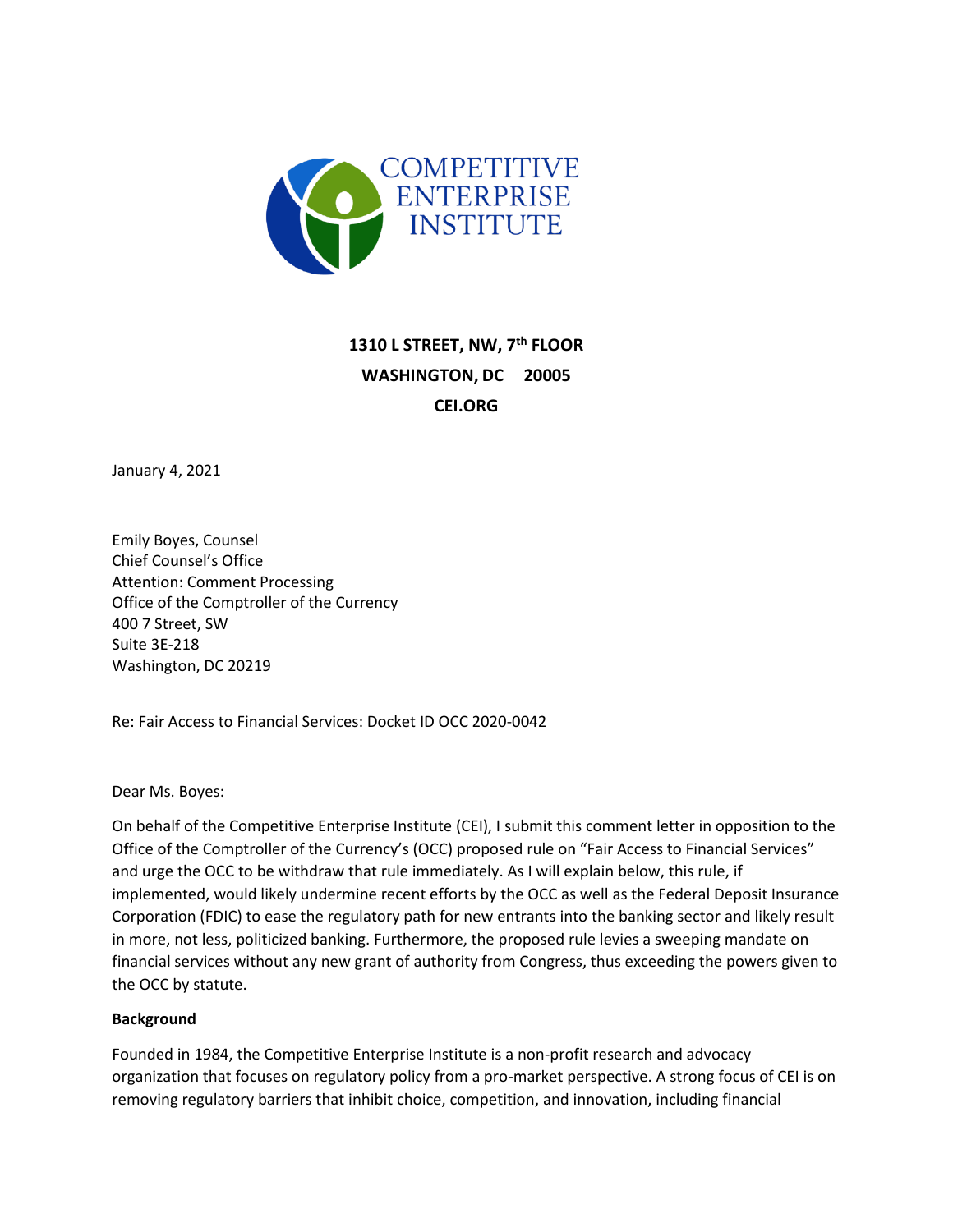innovation. Over the past decade, my colleagues and I have noted with alarm the avalanche of red tape hitting Main Street financial institutions as well as the dearth of new banks chartered and approved by federal financial regulatory agencies.<sup>1</sup> Thus, we have supported recent OCC initiatives to charter "fintech" firms and other innovative financial institutions, as well as the FDIC's paring back of regulatory barriers for new, or de novo, banks.<sup>2</sup>

CEI shares the sentiments expressed by OCC Acting Director Brian Brooks and Chief Economist Charles Calomiris in denouncing Operation Choke Point, in which regulators during the Obama administration pressured banks to cease dealing with certain industry sectors, such as gun dealers and manufacturers and payday lenders.<sup>3</sup> CEI condemned Choke Point repeatedly since it first became public around 2014 and applauded Trump administration officials for ending it.<sup>4</sup>

But even as the OCC cites Choke Point as justification for the proposed "fair access" rule—citing private campaigns against many of the industries that were unfairly targeted by bureaucrats—CEI does not agree that banks should be *forced* to deal with certain industries anymore than they should be pressured by the government not to. As my colleague Iain Murray wrote in 2014 study on Choke Point, the judgement of whether to provide financial services to certain industries that may pose a "reputational risk" due to the controversy they may generate "is best left up to individual banks, which have a much better idea of the risks involved in their client relationships."<sup>5</sup>

We still believe, consistent with the First Amendment's guarantee of freedom of association and the freedom of conscience for corporations recognized in legal precedents such as *Burwell v. Hobby Lobby*, 6 that banks and their shareholders should be the ones to decide the industries with whom they will or will not do business.

[https://cei.org/blog/finance-regulators-create-new-national-charter-for-innovative-fintech-companies/;](https://cei.org/blog/finance-regulators-create-new-national-charter-for-innovative-fintech-companies/) John Berlau, "Don't Wall Off Innovative Tech Firms from Banking," *Forbes*, July 25, 2019**,** 

l

<sup>1</sup> John Berlau, "A Bird in the Hand and No Banks in the Bush," *Issue Analysis 2015* No. 3, Competitive Enterprise Institute, July 2015, https://www.cei.org/sites/default/files/John%20Berlau%20- %20Why%20Competition%20Offers%20a%20Solution%20to%20Too%20Big%20to%20Fail\_0.pdf.

<sup>&</sup>lt;sup>2</sup> Daniel Press, "Finance Regulators Create New National Charter for Innovative 'Fintech' Companies," Competitive Enterprise Institute Blog, August 2, 2018

https://www.forbes.com/sites/johnberlau/2019/07/25/dont-wall-off-innovative-tech-firms-frombanking/?sh=311c285769bf.

<sup>&</sup>lt;sup>3</sup> Brian P. Brooks and Charles W. Calomiris, "Payday Lenders, Gun Salesmen—and Taking Politics Out of Banking," *Wall Street Journal*, November 20, 2020, https://www.wsj.com/articles/payday-lenders-gun-salesmenand-takingpolitics-out-of-banking-11605904346.

<sup>4</sup> Iain Murray, "Operation Chokepoint: Creeping into Unconstitutionality," *National Review*, May 8, 2014, [https://www.nationalreview.com/corner/operation-chokepoint-creeping-unconstitutionality-iain-murray/;](https://www.nationalreview.com/corner/operation-chokepoint-creeping-unconstitutionality-iain-murray/) John Berlau, "'Choke Point' Is Frightening Precedent for Bank Regulatory Abuse," *Forbes*, October 31, 2018,

https://www.forbes.com/sites/johnberlau/2018/10/31/choke-point-is-frightening-precedent-for-bank-regulatoryabuse/?sh=55ea5c2c42b7

<sup>5</sup> Iain Murray, "Operation Choke Point: What It Is and Why It Matters," *Issue Analysis 2014* No. 1, Competitive Enterprise Institute, July 2014, p. 1, https://www.cei.org/wp-content/uploads/2014/08/Iain-Murray-Operation-Choke-Point.pdf

<sup>6</sup> 573 U.S. 682 (2014)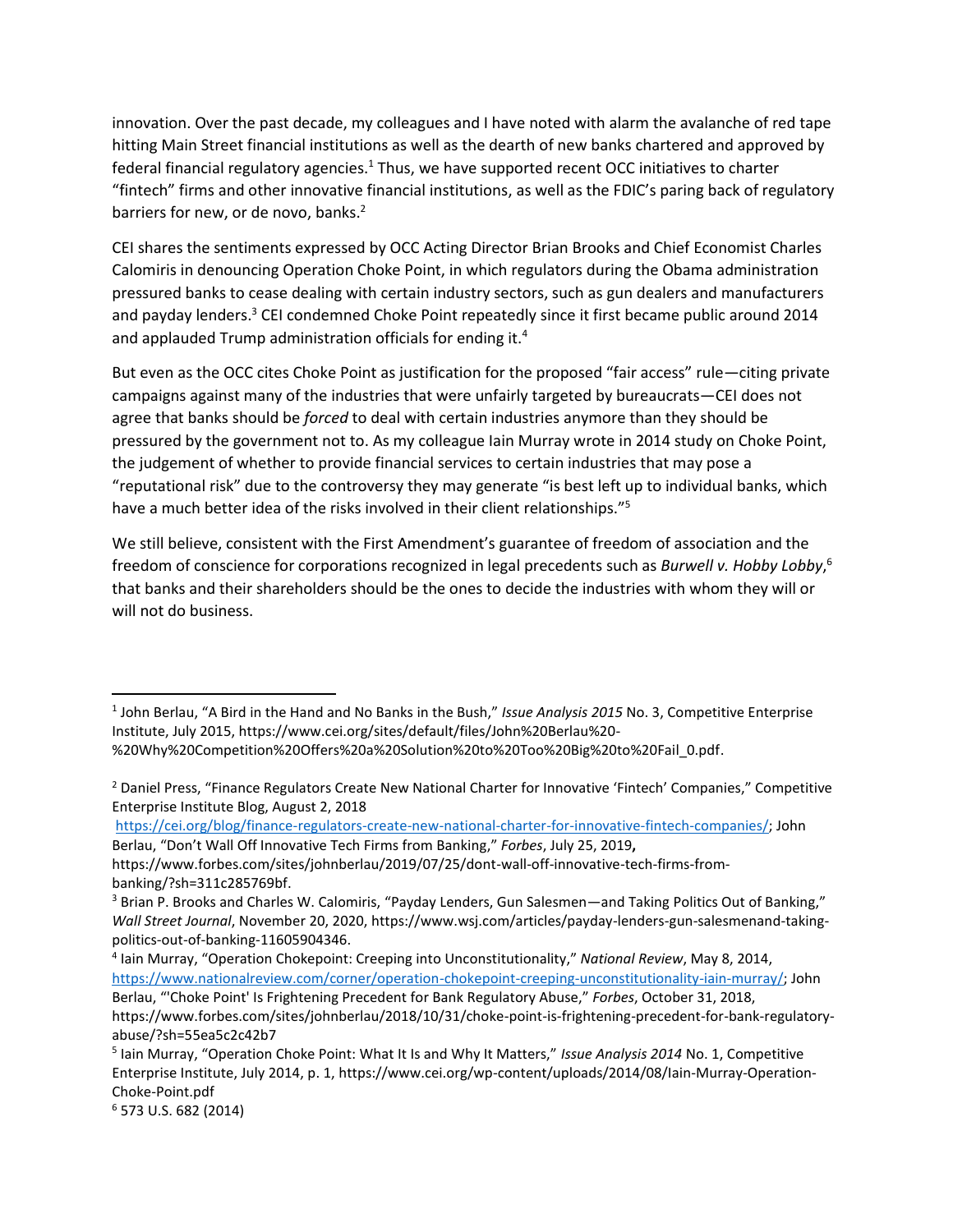Further, we believe the OCC should not create sweeping mandates on the banking industry without specific authorization from Congress.

## **The "Fair Access" Rule Exceeds OCC's Statutory Authority**

Under the "fair access" rule, banks would be forced to provide financial services, from loans to deposit accounts, to all legal industries. "A bank's decision not to serve a particular customer must be based on an individual risk management decision about that individual customer, not on the fact that the customer operates in an industry subject to a broad categorical exclusion created by the bank," the proposed regulation states.<sup>7</sup>

While the rule admits that loans carry more risk—and thus should be subject to greater scrutiny from the bank—than other types of financial services, it nonetheless still forbids loans from being subject to "categorical exclusions" based on the type of business. The regulation states, "Under this proposed rule, if a covered bank offers cash management services or commercial lending and specifically provides such services to a large retailer, the bank would be required to offer such services to any other lawful business (e.g., an electric utility or a family planning organization) on proportionally equal terms."<sup>8</sup>

The OCC claims to have the authority to issue this rule from Title III of the Dodd–Frank Wall Street Reform and Consumer Protection Act (12 U.S.C. § 1), which states that the OCC "is charged with assuring the safety and soundness of, and compliance with laws and regulations, fair access to financial services, and fair treatment of customers by, the institutions and other persons subject to its jurisdiction."<sup>9</sup> Yet, this provision confers no new authority on the OCC; it is essentially a mission statement that restates the OCC's power and responsibilities under other laws.

None of the fair lending laws that the OCC references in this rule, such as the Equal Credit Opportunity Act, require banks to serve all types of businesses. Such a sweeping mandate requires a directive from Congress, rather than what is essentially lawmaking through regulation.

# **The "Fair Access" Rule Would Harm Bank Specialization, Increase Risks to the Financial System, and Created Added Costs for Consumers**

Banks specializing in lending to certain types of industries has been the rule, rather than the exception, in American banking history. This is evident by the names of many banks in operation today, even if their customer base has changed over the years. For example, the regional bank chain M&T Bank originally served mainly "Manufacturers and Traders." More than a dozen banks contain the word "farmers" in their name, according to the OCC's most recent list of active national banks.<sup>10</sup> M&F Bank, the second oldest minority-owned bank, was originally named "Mechanics and Farmers Bank" to reflect

<sup>9</sup> Ibid., p. 4

 $\overline{\phantom{a}}$ 

<sup>&</sup>lt;sup>7</sup> Office of Comptroller of the Currency, "Notice of Proposed Rulemaking Fair Access to Financial Services," p. 10, https://www.occ.treas.gov/news-issuances/federal-register/2020/nr-occ-2020-156a.pdf.

<sup>8</sup> Ibid, p. 14.

<sup>10</sup> OCC, "National Banks Active As of 11/30/2020," https://www.occ.treas.gov/topics/charters-andlicensing/financial-institution-lists/national-by-name.pdf.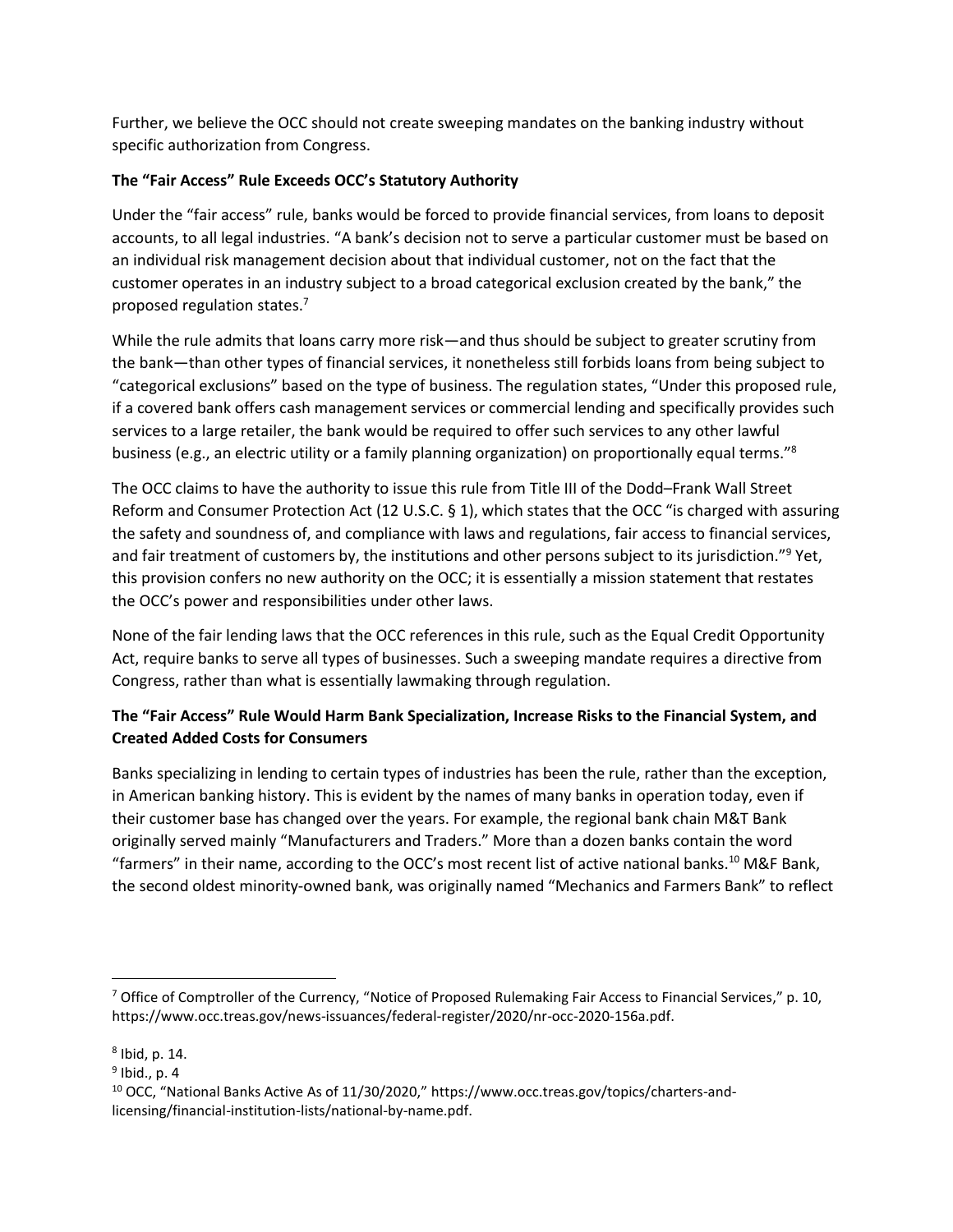its clientele.<sup>11</sup> These customer bases change over time. But the need for many banks—particularly new banks—to specialize in dealing with certain industries does not.

Thus, a rule that would force "access" to a bank's resources to an industry outside a bank's zone of expertise would force new risks and new costs on banks that specialize in lending to specific industries. This would particularly harm the new entrants to financial services that the OCC is now rightly championing. These firms may have specific "fintech" areas of expertise, or they may wish to specialize in serving businesses specific to their respective communities. This rule would harm their ability to grow and compete with more established financial players.<sup>12</sup>

### **The Near-Impossibility of Enforcing Against Industry Bias**

The proposed rule would command banks to evaluate businesses using a "risk-based standard," which is vaguely defined in the rule, rather than any "personal beliefs" of its employees and executives. Yet this standard, even if defined more precisely, is likely to prove very difficult to enforce. In many cases, bank officials could have a low personal opinion of an industry as well as valid business reasons for denying a loan to a specific firm. As *Bloomberg Businessweek* noted on lending to abortion clinics, "Lenders may have rejected [an abortion clinic's] loan applications because of abortion stigma or legitimate financial concerns; it's often hard to disentangle the two."<sup>13</sup>

The difficulty of disentangling personal opinion from business concerns raises questions as to how exactly regulators would enforce this rule, and whether enforcement mechanisms would produce an even more politicized banking sector. How could OCC regulators attempt to prove that a loan was rejected based on the lender's personal beliefs? In the case of an abortion clinic, does the OCC query whether any of the bank's employees or directors were members of pro-life groups? In the case of a loan rejection for a socialist website, do OCC regulators look at whether bank personnel donated to conservative or libertarian think tanks? Enforcement of the rule could result in highly invasive probes that would have a chilling effect on involvement in civic activity by thousands of bank employees and directors. The result would potentially be greater politicization of the financial industry.

## **Conclusion: Withdraw the Rule and Continue Cutting Red Tape**

 $\overline{\phantom{a}}$ 

With banks already facing billions of dollars of compliance costs from regulations stemming from laws like Dodd-Frank and Sarbanes-Oxley, the last thing they—and their customers, shareholders, and

<sup>11</sup> Zachary Eanes, "M&F Bank Has an Age Problem. It Needs Millennials to 'Bank Black,'" *Herald Sun*, March 9, 2020, https://www.mfbonline.com/mf-bank-has-an-age-problem-it-needs-millennials-to-bank-black/.

 $12$  The rule, in its current proposal stage, leaves open the question of which banks would be subject to the mandate. The rule states (p. 12) that the mandate would "apply to" any bank that "has the ability to (1) raise the price a person has to pay to obtain an offered financial service from the bank or from a competitor or (2) significantly impede a person, or a person's business activities, in favor of or to the advantage of another person." Then, somewhat confusingly, it states (p. 12) that "a bank is presumed to meet the definition of covered bank if it has \$100 billion" and "presumed not to meet the definition of covered bank if it has less than \$100 billion in total assets." Elsewhere, though, the rule states (p. 10) that "all banks have the responsibility to provide fair access to financial services." Given these contradictory, yet all-inclusive in combination, statements of the rule's reach, these comments make the presumption that banks of all sizes could be subject to the mandate.

<sup>13</sup> Meaghan Winter, "The Most Difficult Business You Could Run," *Bloomberg Businessweek,* February 24, 2011, https://www.bloomberg.com/features/2016-abortion-business/?Src=longreads.